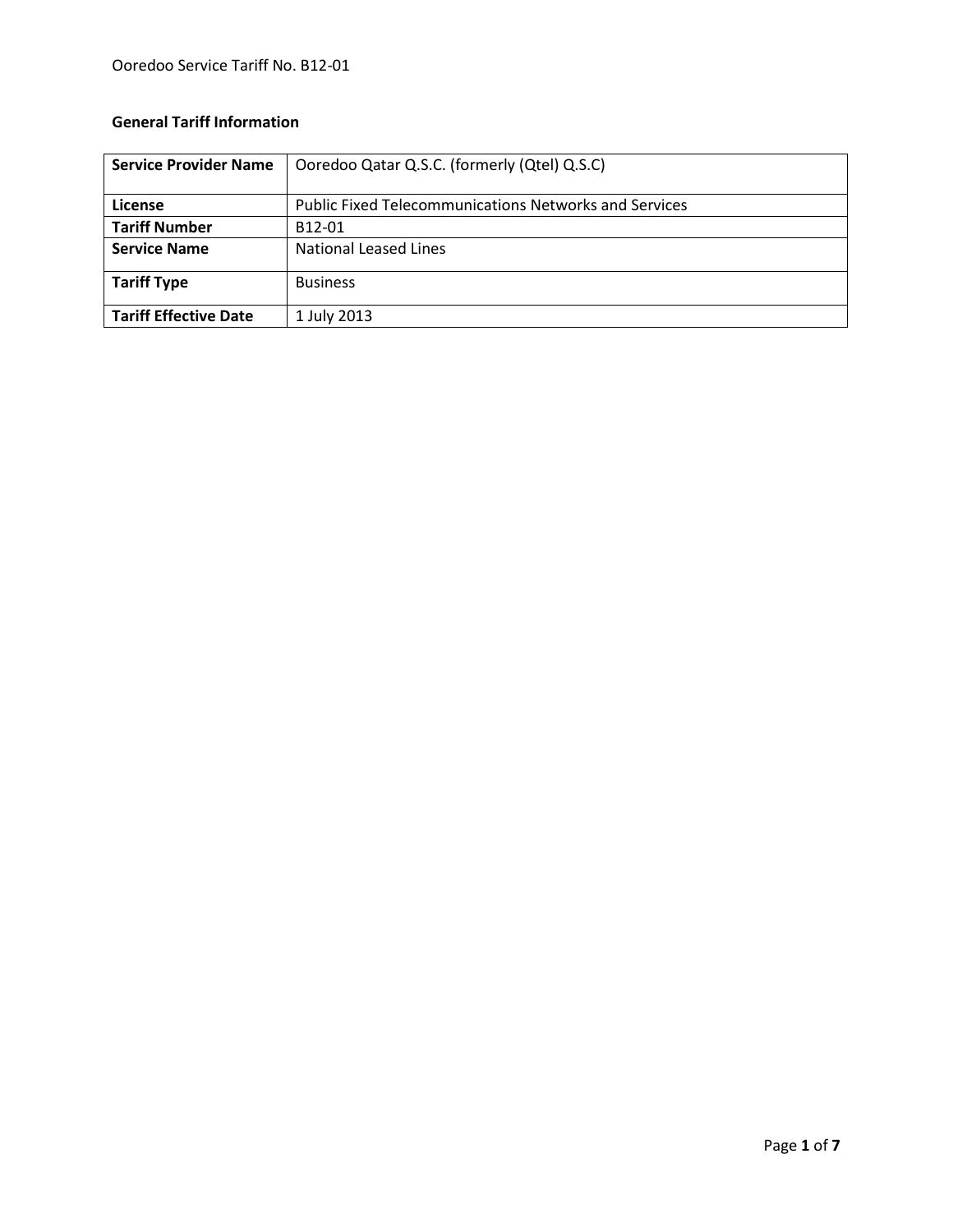# **1. Definitions**

- **1.1** Bits A bit is the most basic capacity of information in computing and telecommunications, and can have a value of either 1 or 0 (i.e. binary)
- 1.2 Demarcation point the point of interface between the Subscriber-managed equipment and the Ooredoo-managed equipment. The Demarcation point is also referred to as the "Service Access Point" (SAP).
- **1.3** Destination Point– The other end of a private line in Qatar.
- **1.4** Kbps (Kilobits per second)–One Kilobit is a thousand bits of information a measurement of the speed of data transfer where one kilobit per second equals one thousand bits transferred every second.
- **1.5** Leased Line-– connectivity for protocol independent point to point (i.e. non-Internet) data and/or voice services
- **1.6** Mbps (Megabits per second) A measurement of the speed of data transfer where one megabit per second equals one million bits transferred every second.
- **1.7** Service Domestic private telecommunications services provided using Ooredoo's landline facilities.
- **1.8** Subscriber –The person or entity that enters into an agreement with Ooredoo to receive and pay for Service.
- **1.9** CPE Customer Premises Equipment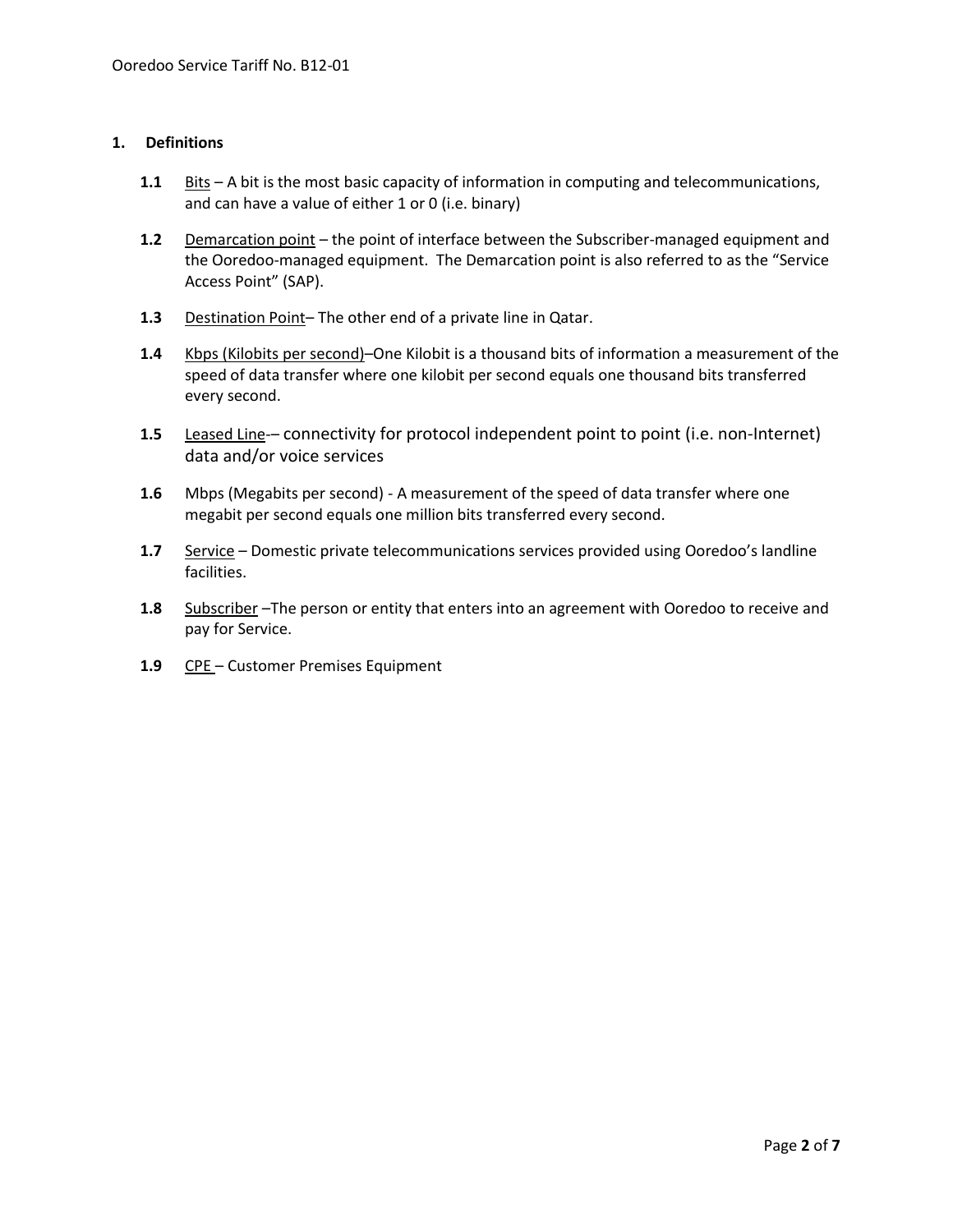# **2. Tariff Terms and Conditions**

- **2.1** This Tariff is for a permanent standard service.
- **2.2** This Tariff contains rates and charges applicable to the provision of the National Lease Line Service.
- **2.3** This tariff will be effective as of the date established in this tariff and will automatically cease being effective if, Ooredoo publishes a new tariff for this service or publishes notification on it webpage that this tariff is no longer effective subject to CRA approval if required.
- **2.4** From time to time Ooredoo may publish promotions and readjustments on its webpage or by other means. Such promotions and readjustments will suspend or modify this tariff as specified by Ooredoo as of the date Ooredoo publishes such promotions or readjustments subject to CRA approval if required.
- **2.5** These Service terms and conditions are in addition to the terms and conditions specified in Ooredoo's General Terms and Conditions for the Master Services Agreement for Business Telecommunications Services where referenced.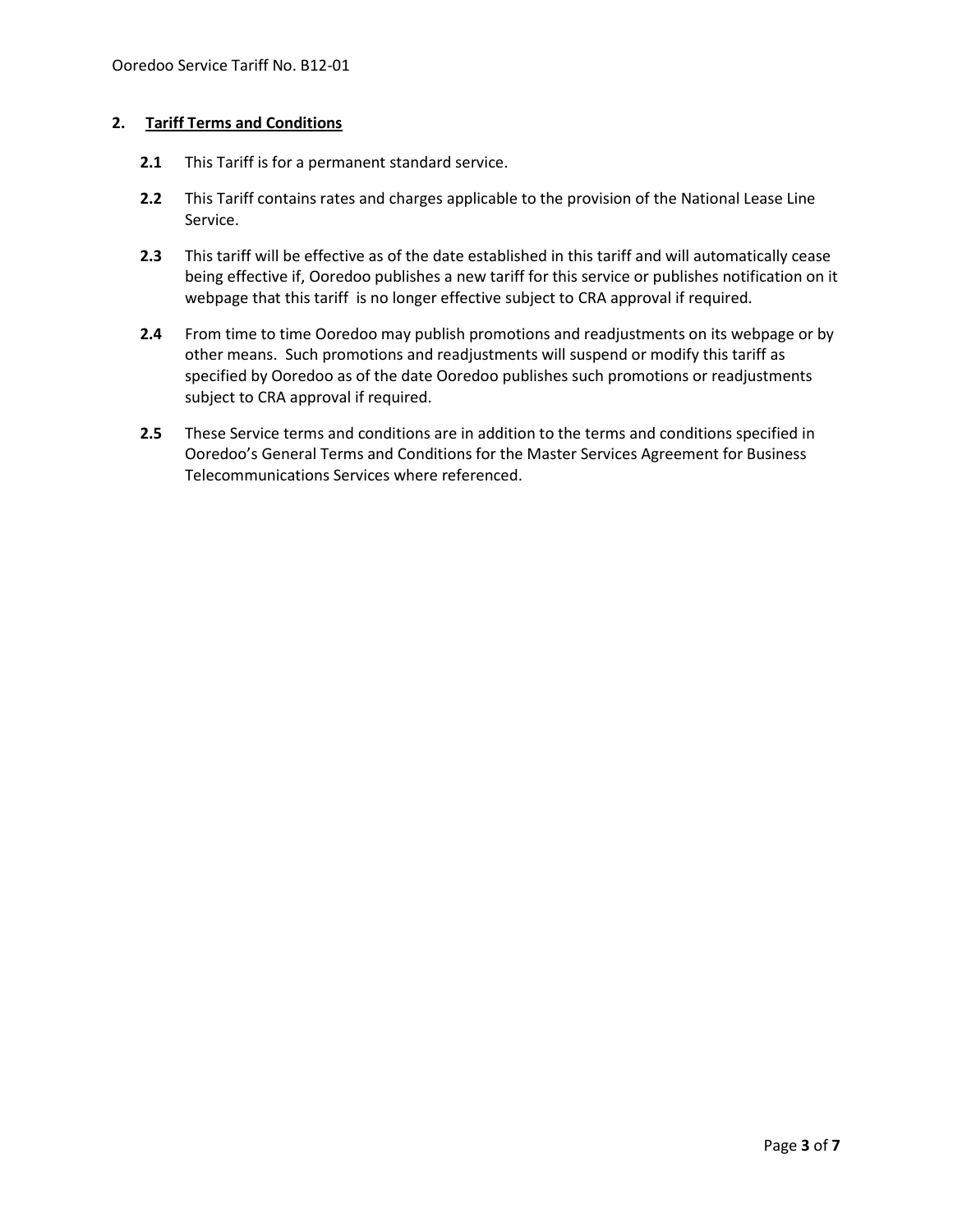# **3. Service Description**

Ooredoo's National Leased Line Service provides leased line connectivity for protocol independent point to point data and/or voice services where the origination point and the destination point are in Qatar.

 The current Leased Line network technology provides TDM connection over the copper network.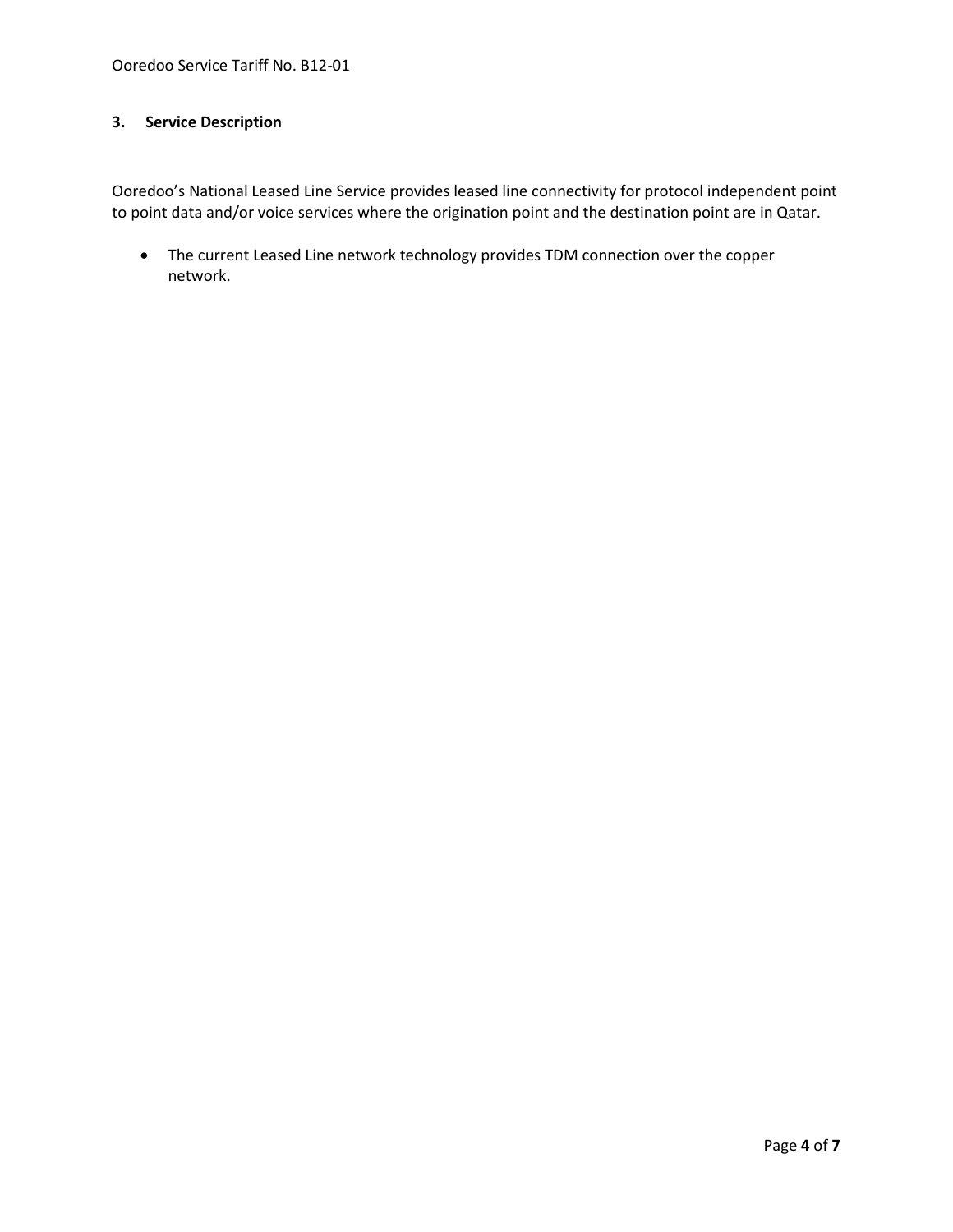# **4. Service Features and Charge Rates**

## **4.1 National Lease Line**

# **4.1.1 Charging:**

# **4.1.1.1** National Leased Linesare charged at the following rates:

| <b>Bandwidth</b> | <b>Installation</b><br><b>Charges</b> | <b>Distance</b><br>$0 - 10$ | <b>Distance</b><br>11-20 | <b>Distance</b><br>21-30 | <b>Distance</b><br>$31 - 40$ | <b>Distance</b><br>41-50 | 51 Kms&<br>above |
|------------------|---------------------------------------|-----------------------------|--------------------------|--------------------------|------------------------------|--------------------------|------------------|
|                  | (QAR)                                 | <b>Kms</b>                  | <b>Kms</b>               | <b>Kms</b>               | <b>Kms</b>                   | <b>Kms</b>               |                  |
| 64 Kbps          | 1,900                                 | 1,266                       | 1,346                    | 1,416                    | 1,496                        | 1,566                    | 2,166            |
| 128 Kbps         | 1,900                                 | 1,656                       | 1,766                    | 1,856                    | 1,966                        | 2,056                    | 2,856            |
| 192 Kbps         | 2,400                                 | 2,840                       | 2,940                    | 3,140                    | 3,390                        | 3,540                    | 4,540            |
| 256 Kbps         | 2,400                                 | 3,270                       | 3,470                    | 3,620                    | 3,820                        | 3,970                    | 5,370            |
| 384 Kbps         | 4,000                                 | 3,810                       | 4,060                    | 4,260                    | 4,510                        | 4,710                    | 6,510            |
| 512 Kbps         | 4,400                                 | 4,440                       | 4,760                    | 5,040                    | 5,360                        | 5,640                    | 8,040            |
| 768 Kbps         | 4,600                                 | 4,840                       | 5,090                    | 5,390                    | 5,740                        | 5,990                    | 8,490            |
| 1024 Kbps        | 5,000                                 | 5,240                       | 5,540                    | 5,940                    | 6,340                        | 6,840                    | 9,840            |
| 1536 Kbps        | 5,000                                 | 5,760                       | 6,240                    | 6,660                    | 7,140                        | 7,560                    | 11,160           |
| 2 Mbps           | 5,000                                 | 6,190                       | 6,690                    | 7,140                    | 7,660                        | 8,120                    | 12,020           |
| 4 Mbps           | 5,000                                 | 7,140                       | 7,840                    | 8,340                    | 8,980                        | 9,400                    | 14,200           |
| 8 Mbps           | 5,000                                 | 8,280                       | 9,220                    | 9,780                    | 10,564                       | 10,936                   | 16,816           |
| 16 Mbps          | 5,000                                 | 9,876                       | 11,152                   | 11,796                   | 12,782                       | 13,086                   | 20,478           |
| 34 Mbps          | 5,000                                 | 14,778                      | 17,086                   | 17,988                   | 19,593                       | 21,657                   | 31,727           |
| 155 Mbps         | 5,000                                 | 56,368                      | 67,431                   | 70,522                   | 77,381                       | 81,430                   | 106,084          |

**Charges for change of service:** QR 950 (one time)

**Distance is calculated based on the actual line length between the two end points (i.e. Ooredoo Exchange and customer premises) as identified during the site survey.**

**4.1.2.2 Upgrade/Downgrade Policy: A Subscriber upgrading or Downgrading between packages will do so without paying any extra charge. A logical upgrade that doesn't require any physical installation will not incur a new term or minimum service period. However, a new term would commence for changes where a new physical installation is required.**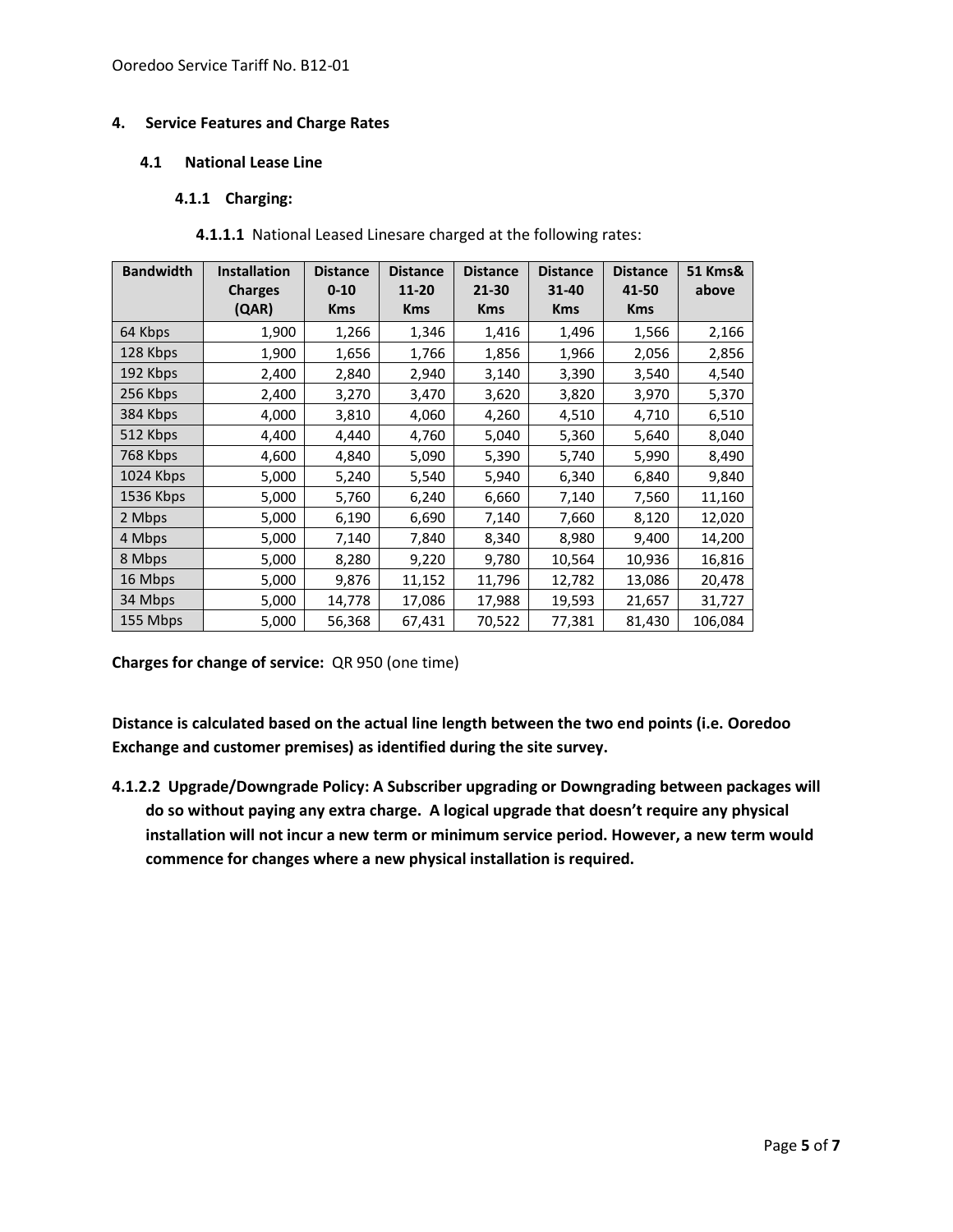#### **5. Service Provider obligations**

- **5.1** Commencement of Service: The service shall commence from the date of activation of service.
- **5.2** Responsibility for service: Ooredoo is responsible for service only up to the Customer Premises Equipment and shall not be responsible for any quality of service, continuity of service or other matters impacted by subscriber cabling, equipment or other facilities (not provided by Ooredoo) beyond this point.
- **5.3** Service Provisioning Time: If the customer location is feasible from a network perspective, Ooredoo endeavor to provision the services within a lead time of 4-6 week from the date of release of Purchase Order.
- **5.4** Service availability and limits: Certain factors, such as network changes, traffic volume, transmission limits, service outages, technical limitations, signal strength, customer device, terrain, structures, weather, or other conditions that may arise from time to time, may interfere with actual service quality and availability. IP VPN service may not be available in the subscriber's area, their specific location.
- **5.5** Allocation and Access: In conjunction with the operator of the Distant Terminal Ooredoo shall allocate and reserve for the exclusive use of the Subscriber the Circuit for two-way transmission between Doha and the Destination Point according to the mode of usage and for the hours and period stated in the Service Level Agreement.
- **5.6** Discontinuation: Ooredoo reserves the right to discontinue the circuit temporarily or permanently if the use of the circuit, in Ooredoo's reasonable judgment, is causing or is likely to cause substantial impairment to Ooredoo's regular public services and in any such case Ooredoo shall give the Subscriber the maximum length of notice, practicable in the prevailing circumstances, of any intended discontinuation of the circuit under this clause. No rental shall be paid for the period of such discontinuation.
	- **5.6.1** Ooredoo may need to discontinue service for a variety of reasons, such as maintenance, circuit interruptions or in the event of an emergency when capacity in the cable is reduced for any reason, such as cable failure, and private circuits are required to be reused to convey priority emergency traffic.

#### **6. Subscriber obligations**

- **6.1 Minimum service period**: The service will be provided for a minimum service period of three (3) months from the date of activation.
- **6.2 Cancellation:** If a Subscriber terminates the contract before the end of the minimum service period term, the Subscriber will be liable to pay the full charges for duration for the minimum service period.
- **6.3 Equipment:** Importation of suitable, type-approved equipment may be undertaken following approval by Ooredoo.